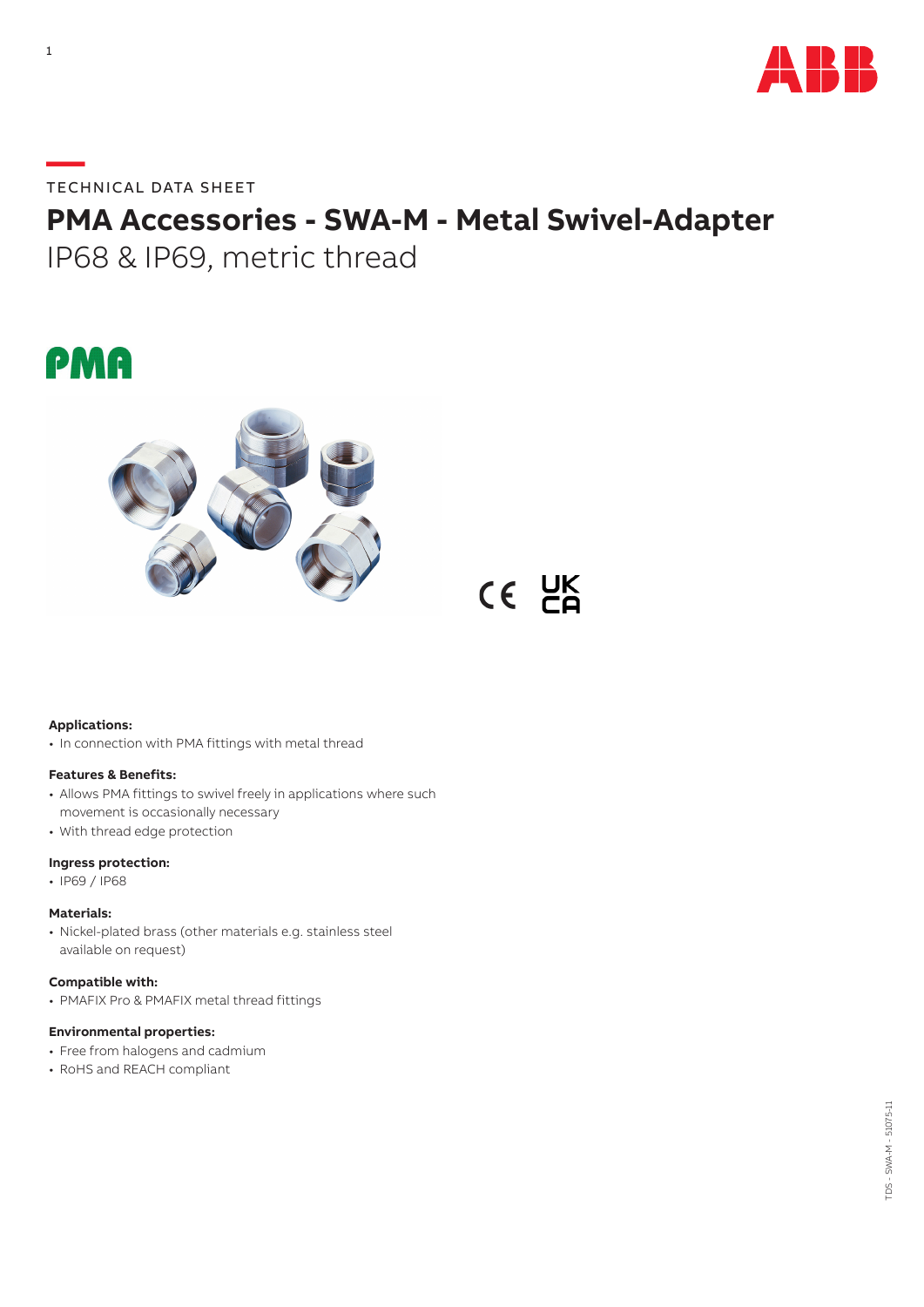| <b>Product selection:</b> |                      |                     |                         |      |                |           |      |      |      |              |              |
|---------------------------|----------------------|---------------------|-------------------------|------|----------------|-----------|------|------|------|--------------|--------------|
| Part no.                  | <b>Thread size</b>   |                     | Dimensions in mm (nom.) |      |                |           |      |      |      | Weight       | Packing unit |
|                           | metric<br>(thread 1) | metic<br>(thread 2) | g                       | d1   | d <sub>2</sub> | <b>SW</b> | A    | B    | C    | $kq/100$ pcs | pcs/PU       |
| SWA-M16-10                | M16x1.5              | M16x1.5             | 10.0                    | 7.0  | 23.0           | 21.0      | 37.5 | 26.5 | 11.0 | 6.3          |              |
| SWA-M20-10                | M20x1.5              | M20x1.5             | 10.0                    | 10.0 | 27.0           | 25.0      | 38.5 | 27.5 | 11.0 | 8.4          | 1            |
| SWA-M25-11                | M25x1.5              | M25x1.5             | 11.0                    | 15.5 | 32.0           | 30.0      | 41.0 | 29.0 | 12.0 | 10.7         |              |
| SWA-M32-13                | M32x1.5              | M32x1.5             | 13.0                    | 22.0 | 45.0           | 41.0      | 46.5 | 32.5 | 14.0 | 24.0         |              |
| SWA-M40-13                | M40x1.5              | M40x1.5             | 13.0                    | 29.0 | 55.0           | 50.0      | 47.5 | 33.5 | 14.0 | 34.5         | 1            |
| SWA-M50-14                | M50x1.5              | M50x1.5             | 14.0                    | 35.5 | 59.0           | 55.0      | 49.5 | 34.5 | 16.0 | 35.6         | 1            |
| SWA-M63-14                | M63x1.5              | M63x1.5             | 14.0                    | 45.0 | 75.0           | 70.0      | 52.0 | 37.0 | 15.0 | 64.6         |              |

Our customer service dept. or local distribution partner will be pleased to help you concerning product availability and lead time